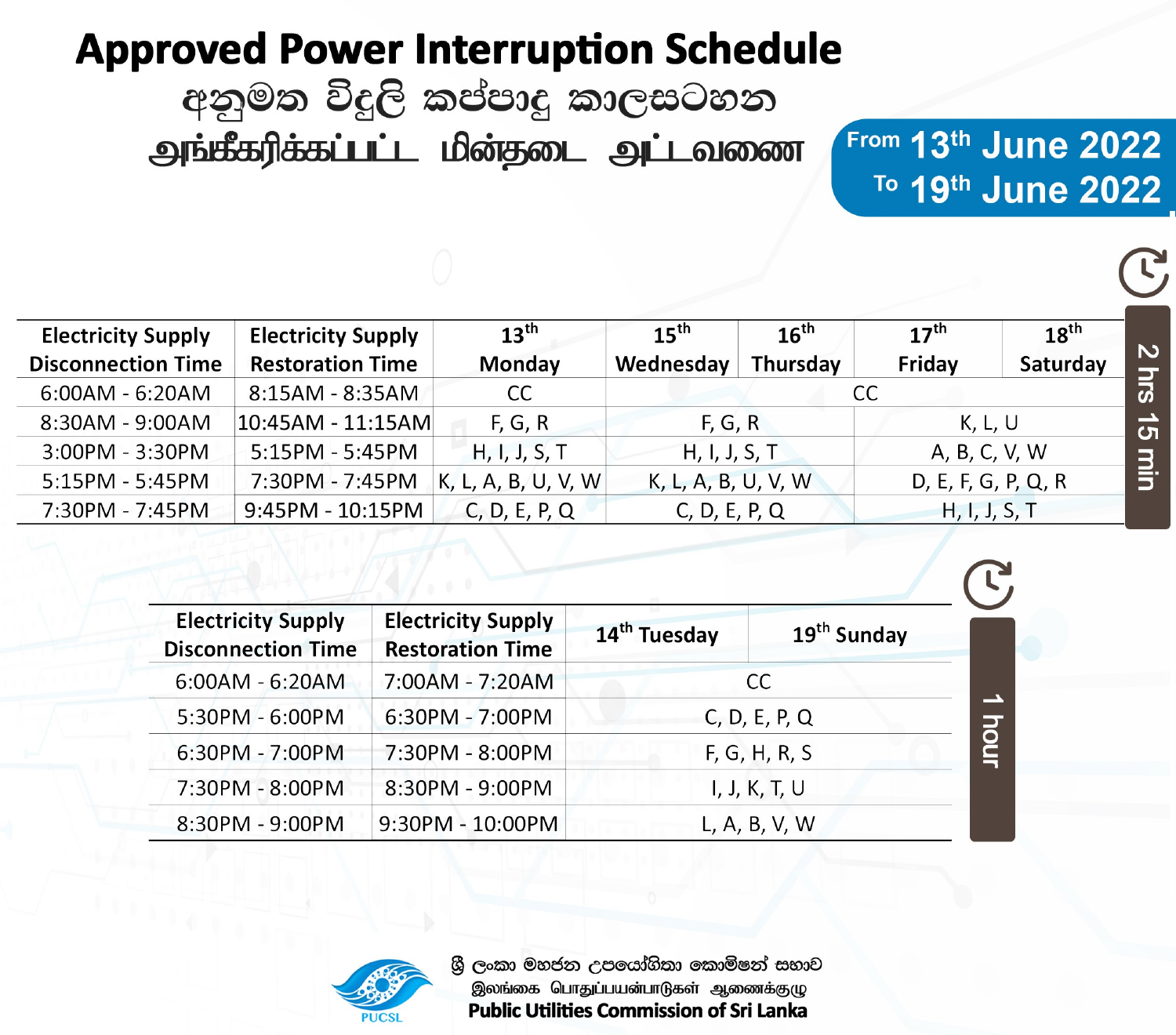# **Demand Management Schedule for 13th ,15th and 16 th June 2022**

#### <u>ජූනි 13, ජූනි 15 සහ ජූනි 16 දිනයන්හි විදුලි ඉල්ලුම කළමනාකරණ කාලසටහන</u>

In the event CEB is compelled to take demand management measures due to inadequate generation as result of fuel shortage, such measures will be limited to the schedule given below.

තාප විදුලි බලාගාර වලට පවතින ඉන්ධන හිහය හේතුවෙන් විදුලි ජනනය සීමා කෙරෙන අවස්ථාවලදී විදුලි ඉල්ලුම කළමනාකරණ ක්රියාමාගර් ගැනීම පහත දැක්වෙන කාලසටහනට සීමා වේ.

Schedule 01: Demand management schedule for Southern, Sabaragamuwa, Central, part of the North West and part of the Western provinces as attached in Annex 01.

කාලසටහන  $01$ : ඇමුණුම  $01$  හි අමුණා ඇති පරිදි දකුණ, සබරගමුව, මධ්යම පළාත්, වයඹ සහ බස්නාහිර පළාත්වලින් කොටසක් සඳහා විදුලි ඉල්ලුම කළමනාකරණ කාලසටහන.

| <b>Electricity Supply disconnection</b> | <b>Electricity Supply Restoration</b> | <b>Duration</b> | Group    |
|-----------------------------------------|---------------------------------------|-----------------|----------|
| Time                                    | Time                                  |                 |          |
| (විදූලි සැපයුම                          | (විදූලි සැපයුම                        |                 | (කාණ්ඩය) |
| විසන්ධි කරන වෙලාව)                      | යථා තත්ත්වයට පත් වන වෙලාව)            | (කාල සීමාව)     |          |
| Between 08:30 a.m & 09:00 a.m           | Between 10:45 a.m & 11:15 a.m         |                 |          |
| ලප.ව 08:30 ත් පෙ.ව 09:00 අතර            | පෙ.ව 10:45 ත් පෙ.ව 11:15 අතර          | $2$ hrs 15 min  | F,G      |
| Between 03:00 p.m & 03:30 p.m           | Between 05:15 p.m & 05:45 p.m         | $2$ hrs 15 min  |          |
| ප.ව 03:00 ත් ප.ව 03:30 අතර              | ප.ව 05:15 ත් ප.ව 05:45 අතර            |                 | H,I,J    |
| Between 05:15 p.m & 05:45 p.m           | Between 07:30 p.m & 07:45 p.m         | 2 hrs 15 min    |          |
| ප.ව 05:15 ත් ප.ව 05:45 අතර              | ප.ව 07:30 ත් ප.ව 07:45 අතර            |                 | K,L,A,B  |
| Between 07:30 p.m & 07:45 p.m           | Between 09:45 p.m & 10:15 p.m         | 2 hrs 15 min    |          |
| ප.ව 07:30 ත් ප.ව 07:45 අතර              | ප.ව 09:45 ත් ප.ව 10:15 අතර            |                 | C,D,E    |

Schedule 02: Demand management schedule for Nothern, North Central, Part of the Central, part of the North West and part of the Western province, Eastern, UVA as attached in Annex 02.

කාලසටහන  $02$ : ඇමුණුම  $02$  හි අමුණා ඇති පරිදි උතුර, උතුරු මැද, නැගෙනහිර, ඌව පළාත්, වයඹ සහ බස්නාහිර පළාතේ කොටසක් සඳහා විදුලි ඉල්ලුම කළමනාකරණ කාලසටහන.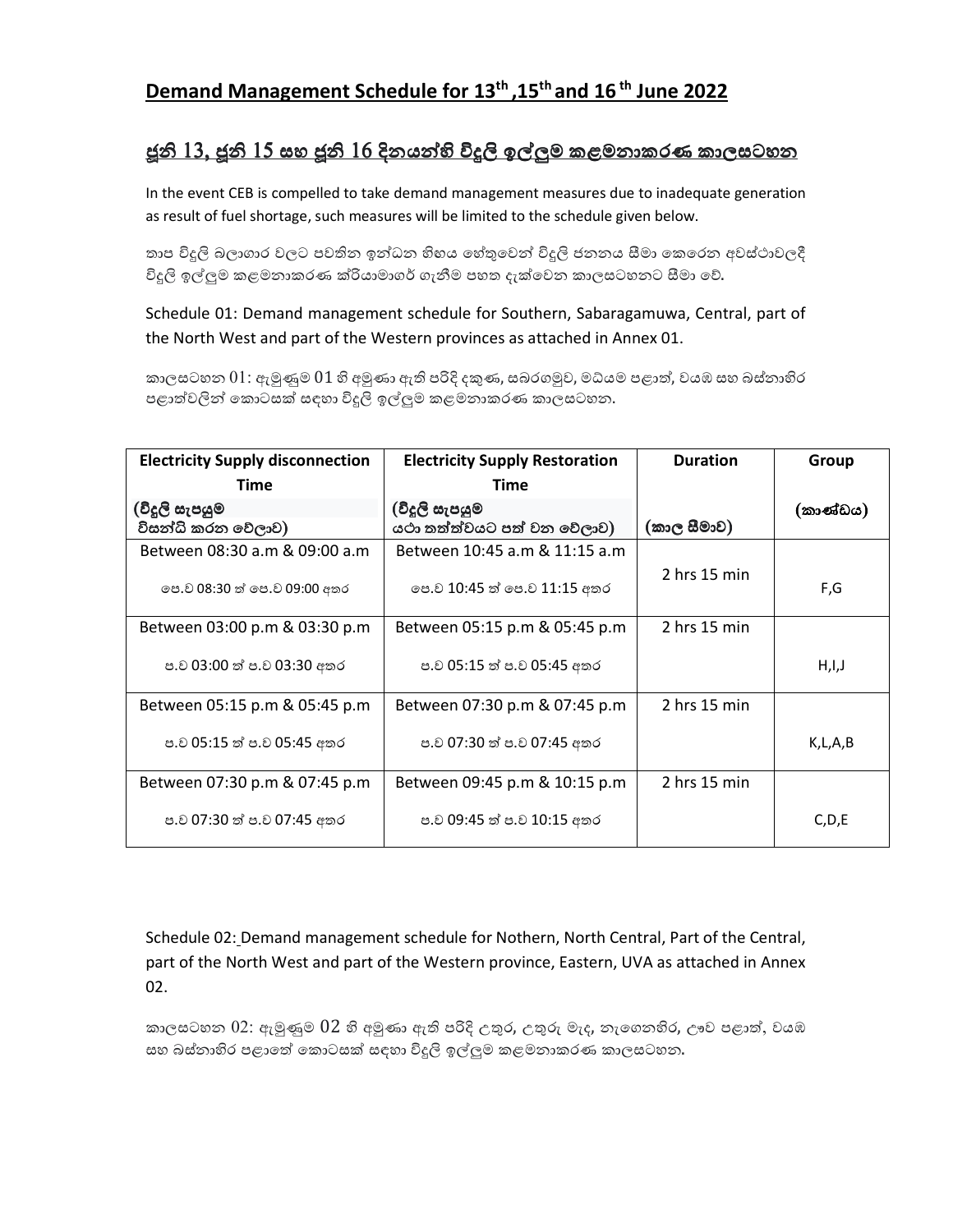| <b>Electricity Supply disconnection</b><br>Time | <b>Electricity Supply Restoration Time</b> | <b>Duration</b> | Group    |
|-------------------------------------------------|--------------------------------------------|-----------------|----------|
|                                                 | (විදූලි සැපයුම                             |                 |          |
| (විදූලි සැපයුම                                  | යථා තත්ත්වයට පත් වන වෙලාව)                 | (කාල සීමාව)     | (කාණ්ඩය) |
| විසන්ධි කරන වේලාව)                              |                                            |                 |          |
| Between 08:30 a.m & 09:00 a.m                   | Between 10:45 a.m & 11:15 a.m              |                 |          |
| ලප.ව 08:30 ත් පෙ.ව 09:00 අතර                    | පෙ.ව 10:45 ත් පෙ.ව 11:15 අතර               | $2$ hrs 15 min  | R        |
| Between 03:00 p.m & 03:30 p.m                   | Between 05:15 p.m & 05:45 p.m              | 2 hrs 15 min    |          |
| ප.ව 03:00 ත් ප.ව 03:30 අතර                      | ප.ව 05:15 ත් ප.ව 05:45 අතර                 |                 | S,T      |
| Between 05:15 p.m & 05:45 p.m                   | Between 07:30 p.m & 07:45 p.m              | $2$ hrs 15 min  |          |
| ප.ව 05:15 ත් ප.ව 05:45 අතර                      | ප.ව 07:30 ත් ප.ව 07:45 අතර                 |                 | U,V,W    |
| Between 07:30 p.m & 07:45 p.m                   | Between 09:45 p.m & 10:15 p.m              | $2$ hrs 15 min  |          |
| ප.ව 07:30 ත් ප.ව 07:45 අතර                      | ප.ව 09:45 ත් ප.ව 10:15 අතර                 |                 | P,Q      |

Schedule 03: Demand management schedule for feeders supplying to Colombo city commercial zones as attached in Annex 03.

කාලසටහන 03: ඇමුණුම 03 හි අමුණා ඇති පරිදි කොළඹ නගර වාණිජ කලාප සඳහා විදුලි ඉල්ලුම කළමනාකරණ කාලසටහන

| <b>Electricity Supply disconnection</b> | <b>Electricity Supply Restoration</b> | <b>Duration</b> | Group    |
|-----------------------------------------|---------------------------------------|-----------------|----------|
| <b>Time</b>                             | <b>Time</b>                           |                 |          |
| (විදූලි සැපයුම                          | (විදූලි සැපයුම                        | (කාල සීමාව)     | (කාණ්ඩය) |
| විසන්ධි කරන වෙලාව)                      | යථා තත්ත්වයට පත් වන වෙලාව)            |                 |          |
| Between 06:00 a.m & 06:20 a.m           | Between 08:15 a.m & 08:35 a.m         | $2$ hrs 15 min  | CC.      |
| පෙ.ව 06:00 ත් පෙ.ව 06:20 අතර            | පෙ.ව 08:15 ත් පෙ.ව 08:35 අතර          |                 |          |

**Note:** It is to be noted that all the feeders assigned to a particular group might not be interrupted depending on the demand and available generation capacity at a particular time. Further, supply interruption time and restoration time will be varied within 30 mins as indicated above.

**සටහන:** විදුලිය විසන්ධි කරන නියමිත වෙිලාවෙි පවතින විදුලි ඉල්ලුම සහ ජනන ධාරිතාව අනුව කිසියම් කණ්ඩයක් යටතේ ඇති සියලුම පෝෂක විසන්ධි නොවීමට ඉඩ ඇති බව සටහන් කළ යුතුය. තවද, ඉහත දක්වා ඇති පරිදි විදූලි සැපයුම විසන්ධි කරන වේලාව සහ යථා තත්ත්වයට පත් වන වේලාව නියමිත වේලාවෙ සිට මිනිත්තු  $30$ ක් ඇතුළත වෙනස් වීමට ඉඩ ඇත.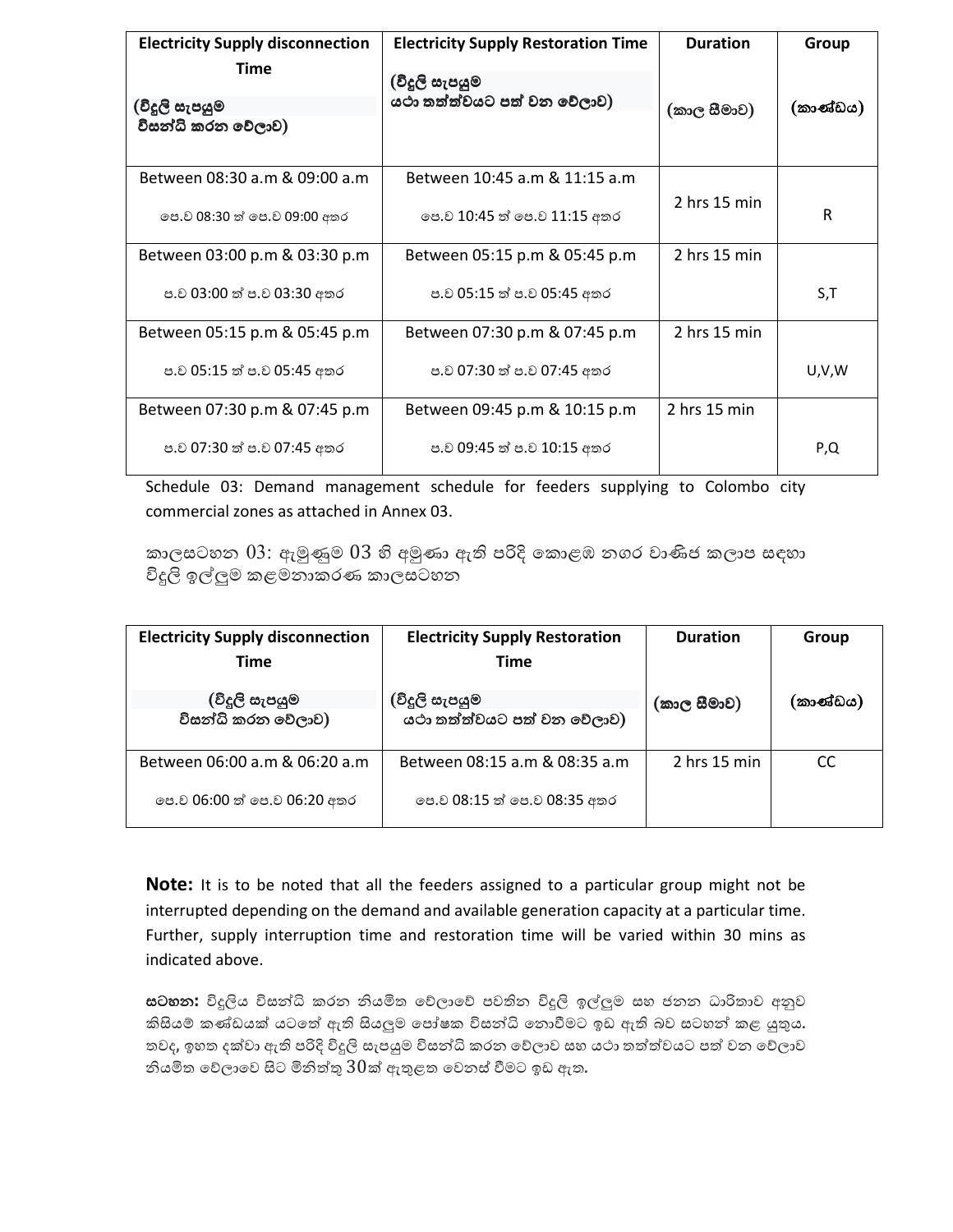# **Demand Management Schedule for 17th and 18th June 2022**

### <u>ජූනි 17 සහ ජූනි 18 දිනයන්හි විදුලි ඉල්ලුම කළමනාකරණ කාලසටහන</u>

In the event CEB is compelled to take demand management measures due to inadequate generation as result of fuel shortage, such measures will be limited to the schedule given below.

තාප විදුලි බලාගාර වලට පවතින ඉන්ධන හිහය හේතුවෙන් විදුලි ජනනය සීමා කෙරෙන අවස්ථාවලදී විදුලි ඉල්ලුම කළමනාකරණ ක්රියාමාගර් ගැනීම පහත දැක්වෙන කාලසටහනට සීමා වේ.

Schedule 01: Demand management schedule for Southern, Sabaragamuwa, Central, part of the North West and part of the Western provinces as attached in Annex 01.

කාලසටහන  $01$ : ඇමුණුම  $01$  හි අමුණා ඇති පරිදි දකුණ, සබරගමුව, මධ්යම පළාත්, වයඹ සහ බස්නාහිර පළාත්වලින් කොටසක් සඳහා විදුලි ඉල්ලුම කළමනාකරණ කාලසටහන.

| <b>Electricity Supply disconnection</b> | <b>Electricity Supply Restoration</b> | <b>Duration</b> | Group      |
|-----------------------------------------|---------------------------------------|-----------------|------------|
| Time                                    | Time                                  |                 |            |
| (විදූලි සැපයුම                          | (විදූලි සැපයුම                        |                 | (කාණ්ඩය)   |
| විසන්ධි කරන වෙලාව)                      | යථා තත්ත්වයට පත් වන වෙලාව)            | (කාල සීමාව)     |            |
| Between 08:30 a.m & 09:00 a.m           | Between 10:45 a.m & 11:15 a.m         |                 |            |
| ලප.ව 08:30 ත් පෙ.ව 09:00 අතර            | පෙ.ව 10:45 ත් පෙ.ව 11:15 අතර          | $2$ hrs 15 min  | K,L        |
| Between 03:00 p.m & 03:30 p.m           | Between 05:15 p.m & 05:45 p.m         | $2$ hrs 15 min  |            |
| ප.ව 03:00 ත් ප.ව 03:30 අතර              | ප.ව 05:15 ත් ප.ව 05:45 අතර            |                 | A,B,C      |
| Between 05:15 p.m & 05:45 p.m           | Between 07:30 p.m & 07:45 p.m         | 2 hrs 15 min    |            |
| ප.ව 05:15 ත් ප.ව 05:45 අතර              | ප.ව 07:30 ත් ප.ව 07:45 අතර            |                 | D, E, F, G |
| Between 07:30 p.m & 07:45 p.m           | Between 09:45 p.m & 10:15 p.m         | 2 hrs 15 min    |            |
| ප.ව 07:30 ත් ප.ව 07:45 අතර              | ප.ව 09:45 ත් ප.ව 10:15 අතර            |                 | H,I,J      |

Schedule 02: Demand management schedule for Nothern, North Central, Part of the Central, part of the North West and part of the Western province, Eastern, UVA as attached in Annex 02.

කාලසටහන  $02$ : ඇමුණුම  $02$  හි අමුණා ඇති පරිදි උතුර, උතුරු මැද, නැගෙනහිර, ඌව පළාත්, වයඹ සහ බස්නාහිර පළාතේ කොටසක් සඳහා විදුලි ඉල්ලුම කළමනාකරණ කාලසටහන.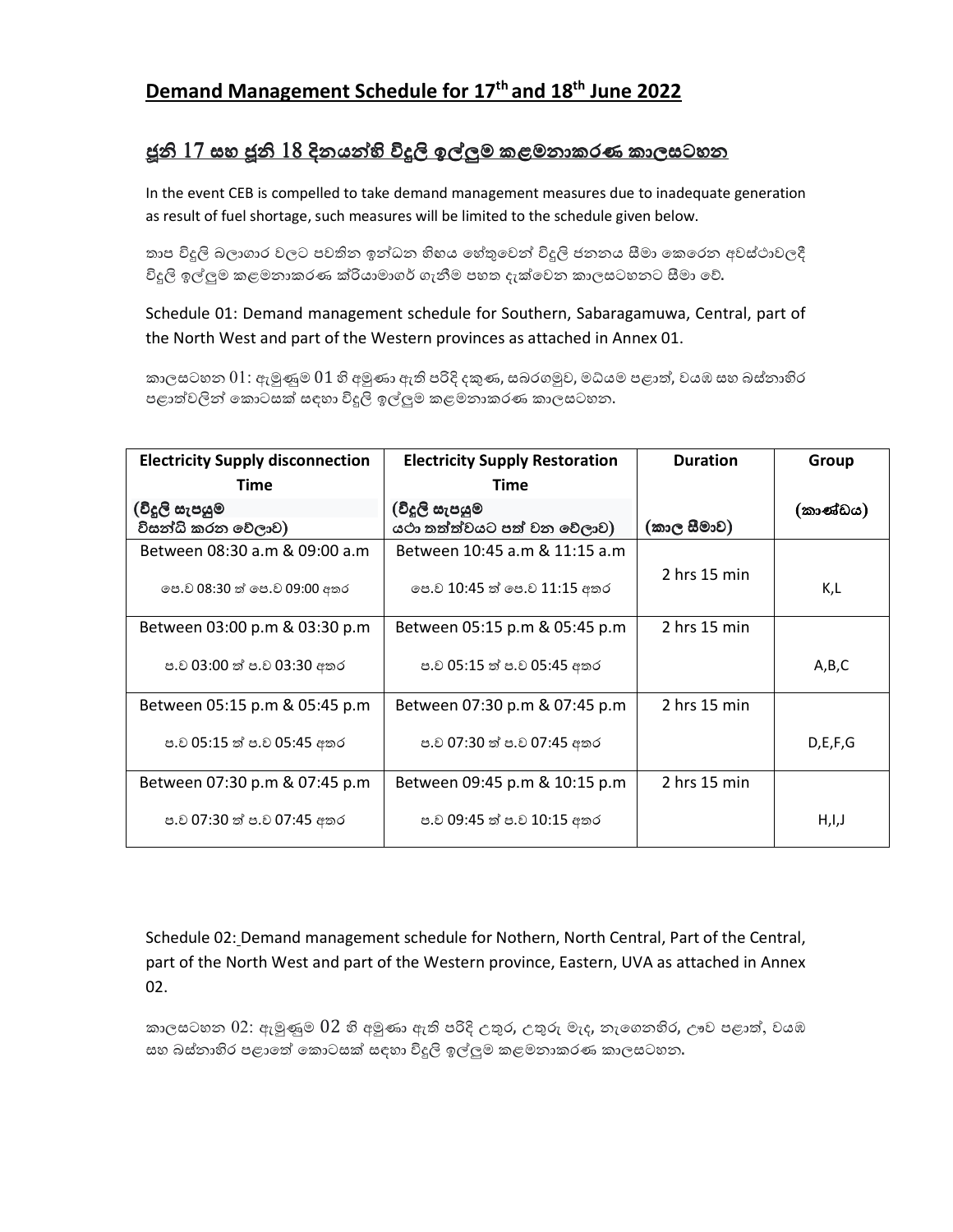| <b>Electricity Supply disconnection</b><br>Time | <b>Electricity Supply Restoration Time</b> | <b>Duration</b> | Group<br>(කාණ්ඩය) |
|-------------------------------------------------|--------------------------------------------|-----------------|-------------------|
|                                                 | (විදූලි සැපයුම                             |                 |                   |
| (විදූලි සැපයුම                                  | යථා තත්ත්වයට පත් වන වෙලාව)                 | (කාල සීමාව)     |                   |
| විසන්ධි කරන වෙලාව)                              |                                            |                 |                   |
| Between 08:30 a.m & 09:00 a.m                   | Between 10:45 a.m & 11:15 a.m              |                 |                   |
| ලප.ව 08:30 ත් ලප.ව 09:00 අතර                    | පෙ.ව 10:45 ත් පෙ.ව 11:15 අතර               | $2$ hrs 15 min  | U                 |
| Between 03:00 p.m & 03:30 p.m                   | Between 05:15 p.m & 05:45 p.m              | $2$ hrs 15 min  |                   |
| ප.ව 03:00 ත් ප.ව 03:30 අතර                      | ප.ව 05:15 ත් ප.ව 05:45 අතර                 |                 | V,W               |
| Between 05:15 p.m & 05:45 p.m                   | Between 07:30 p.m & 07:45 p.m              | $2$ hrs 15 min  |                   |
| ප.ව 05:15 ත් ප.ව 05:45 අතර                      | ප.ව 07:30 ත් ප.ව 07:45 අතර                 |                 | P, Q, R           |
| Between 07:30 p.m & 07:45 p.m                   | Between 09:45 p.m & 10:15 p.m              | $2$ hrs 15 min  |                   |
| ප.ව 07:30 ත් ප.ව 07:45 අතර                      | ප.ව 09:45 ත් ප.ව 10:15 අතර                 |                 | S,T               |

Schedule 03: Demand management schedule for feeders supplying to Colombo city commercial zones as attached in Annex 03.

කාලසටහන 03: ඇමුණුම 03 හි අමුණා ඇති පරිදි කොළඹ නගර වාණිජ කලාප සඳහා විදුලි ඉල්ලම කළමනාකරණ කාලසටහන

| <b>Electricity Supply disconnection</b> | <b>Electricity Supply Restoration</b> | <b>Duration</b> | Group    |
|-----------------------------------------|---------------------------------------|-----------------|----------|
| Time                                    | Time                                  |                 |          |
| (විදූලි සැපයුම                          | (විදූලි සැපයුම                        | (කාල සීමාව)     | (කාණ්ඩය) |
| විසන්ධි කරන වෙලාව)                      | යථා තත්ත්වයට පත් වන වෙලාව)            |                 |          |
| Between 06:00 a.m & 06:20 a.m           | Between 08:15 a.m & 08:35 a.m         | $2$ hrs 15 min  | CC       |
| පෙ.ව 06:00 ත් පෙ.ව 06:20 අතර            | පෙ.ව 08:15 ත් පෙ.ව 08:35 අතර          |                 |          |

**Note:** It is to be noted that all the feeders assigned to a particular group might not be interrupted depending on the demand and available generation capacity at a particular time. Further, supply interruption time and restoration time will be varied within 30 mins as indicated above.

**සටහන:** විදුලිය විසන්ධි කරන නියමිත වෙිලාවෙි පවතින විදුලි ඉල්ලුම සහ ජනන ධාරිතාව අනුව කිසියම් කණ්ඩයක් යටතේ ඇති සියලුම පෝෂක විසන්ධි නොවීමට ඉඩ ඇති බව සටහන් කළ යුතුය. තවද, ඉහත දක්වා ඇති පරිදි විදූලි සැපයුම විසන්ධි කරන වේලාව සහ යථා තත්ත්වයට පත් වන වේලාව නියමිත වේලාවෙ සිට මිනිත්තු  $30$ ක් ඇතුළත වෙනස් වීමට ඉඩ ඇත.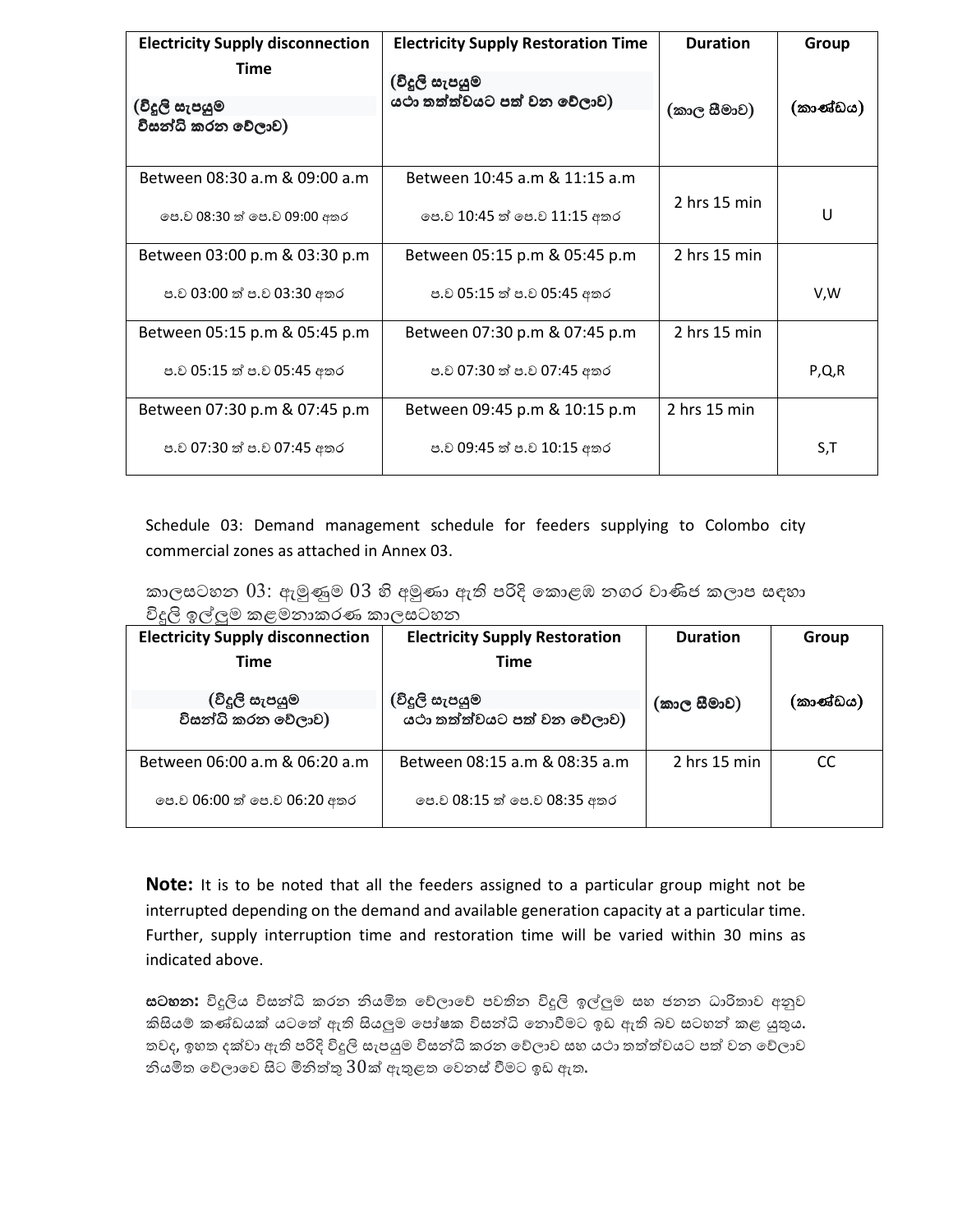## **Demand Management Schedule for 14 th and 19 th June 2022**

## <u>ජූනි 14 සහ 19 දිනයන්හි විදුලි ඉල්ලුම කළමනාකරණ කාලසටහන</u>

In the event CEB is compelled to take demand management measures due to inadequate generation as result of fuel shortage, such measures will be limited to the schedule given below.

තාප විදුලි බලාගාර වලට පවතින ඉන්ධන හිහය හේතුවෙන් විදුලි ජනනය සීමා කෙරෙන අවස්ථාවලදී විදුලි ඉල්ලුම කළමනාකරණ ක්රියාමාගර් ගැනීම පහත දැක්වෙන කාලසටහනට සීමා වේ.

Schedule 01: Demand management schedule for Southern, Sabaragamuwa, Central, part of the North West and part of the Western provinces as attached in Annex 01.

කාලසටහන  $01$ : ඇමුණුම  $01$  හි අමුණා ඇති පරිදි දකුණ, සබරගමුව, මධ්යම පළාත්, වයඹ සහ බස්නාහිර පළාත්වලින් කොටසක් සඳහා විදුලි ඉල්ලුම කළමනාකරණ කාලසටහන.

| <b>Electricity Supply disconnection</b> | <b>Electricity Supply Restoration</b> | <b>Duration</b> | Group    |
|-----------------------------------------|---------------------------------------|-----------------|----------|
| Time                                    | Time                                  |                 |          |
| (විදූලි සැපයුම                          | (විදූලි සැපයුම                        |                 | (කාණ්ඩය) |
| විසන්ධි කරන වෙලාව)                      | යථා තත්ත්වයට පත් වන වෙලාව)            | (කාල සීමාව)     |          |
| Between 05:30 p.m & 06:00 p.m           | Between 06:30 p.m & 07:00 p.m         |                 |          |
| ප.ව 05:30 ත් ප.ව 06:00 අතර              | ප.ව 06:30 ත් ප.ව 07:00 අතර            | 1 <sub>hr</sub> | C, D, E  |
| Between 06:30 p.m & 07:00 p.m           | Between 07:30 p.m & 08:00 p.m         | 1 <sub>hr</sub> |          |
| ප.ව 06:30 ත් ප.ව 07:00 අතර              | ප.ව 07:30 ත් ප.ව 08:00 අතර            |                 | F,G,H    |
| Between 07:30 p.m & 08:00 p.m           | Between 08:30 p.m & 09:00 p.m         | 1 <sub>hr</sub> |          |
| ප.ව 07:30 ත් ප.ව 08:00 අතර              | ප.ව 08:30 ත් ප.ව 09:00 අතර            |                 | I,J,K    |
| Between 08:30 p.m & 09:00 p.m           | Between 09:30 p.m & 10:00 p.m         | 1 <sub>hr</sub> |          |
| ප.ව 08:30 ත් ප.ව 09:00 අතර              | ප.ව 09:30 ත් ප.ව 10:00 අතර            |                 | L,A,B    |

Schedule 02: Demand management schedule for Nothern, North Central, Part of the Central, part of the North West and part of the Western province, Eastern, UVA as attached in Annex 02.

කාලසටහන  $02$ : ඇමුණුම  $02$  හි අමුණා ඇති පරිදි උතුර, උතුරු මැද, නැගෙනහිර, ඌව පළාත්, වයඹ සහ බස්නාහිර පළාතේ කොටසක් සඳහා විදුලි ඉල්ලුම කළමනාකරණ කාලසටහන.